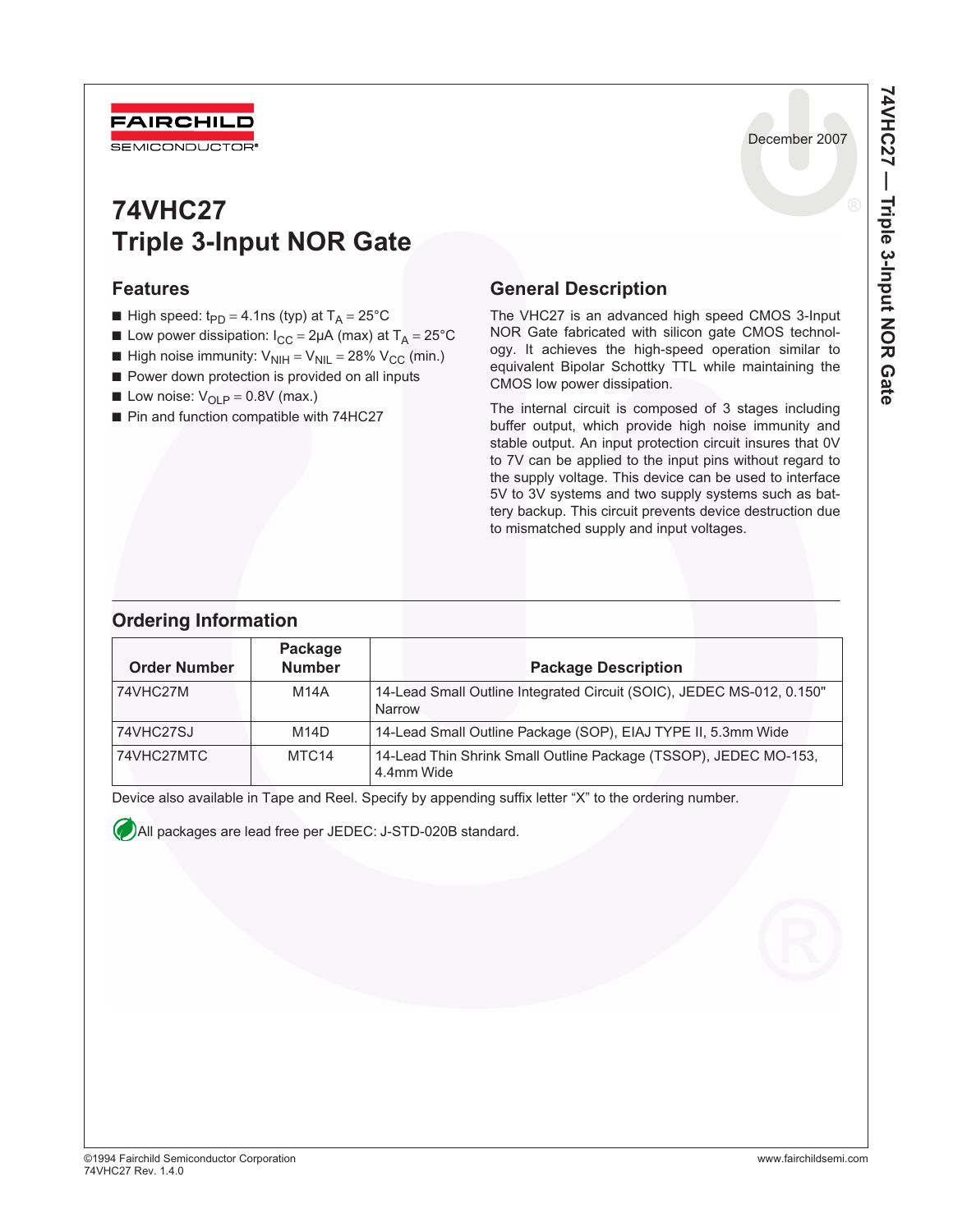# **Connection Diagram**



# **Pin Descriptions**

| <b>Pin Names</b>      | <b>Description</b> |  |  |  |
|-----------------------|--------------------|--|--|--|
| $A_n$ , $B_n$ , $C_n$ | Inputs             |  |  |  |
|                       | Outputs            |  |  |  |

**Logic Symbol IEEE/IEC**  $1A$  $\geq$  1  $1B$  $1Y$  $1C 2\,\mathrm{A}$  $2B$  $-2Y$  $2\,C$  $3A$  $3B$  $-3Y$  $3C$ 

# **Truth Table**

|   | B | C. | $\mathbf{v}$ |
|---|---|----|--------------|
| н |   |    |              |
| v | н | v  |              |
|   |   |    |              |
|   |   |    |              |
|   |   |    |              |

 $X = Don't Care$ 

©1994 Fairchild Semiconductor Corporation www.fairchildsemi.com 74VHC27 Rev. 1.4.0 2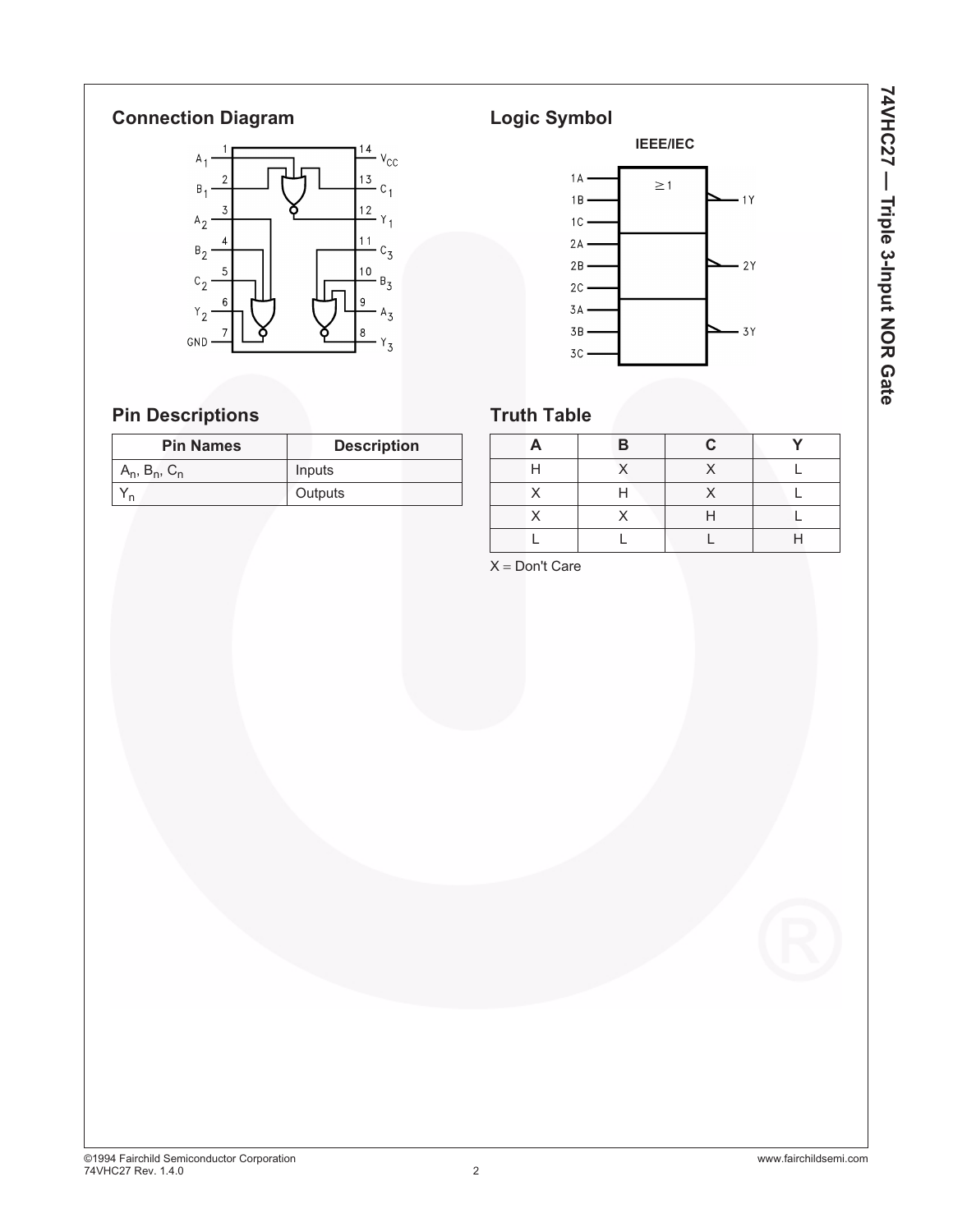## **Absolute Maximum Ratings**

Stresses exceeding the absolute maximum ratings may damage the device. The device may not function or be operable above the recommended operating conditions and stressing the parts to these levels is not recommended. In addition, extended exposure to stresses above the recommended operating conditions may affect device reliability. The absolute maximum ratings are stress ratings only.

| Symbol             | <b>Parameter</b>                         | Rating                               |
|--------------------|------------------------------------------|--------------------------------------|
| $V_{\rm CC}$       | <b>Supply Voltage</b>                    | $-0.5V$ to +7.0V                     |
| $V_{IN}$           | DC Input Voltage                         | $-0.5V$ to +7.0V                     |
| <b>VOUT</b>        | DC Output Voltage                        | $-0.5V$ to $V_{CC}$ + 0.5V           |
| $I_{\mathsf{IK}}$  | Input Diode Current                      | $-20mA$                              |
| $I_{OK}$           | <b>Output Diode Current</b>              | ±20mA                                |
| $I_{OUT}$          | DC Output Current                        | ±25mA                                |
| $I_{\rm CC}$       | DC V <sub>CC</sub> /GND Current          | ±50mA                                |
| $T_{\mathsf{STG}}$ | Storage Temperature                      | $-65^{\circ}$ C to +150 $^{\circ}$ C |
| $T_{L}$            | Lead Temperature (Soldering, 10 seconds) | $260^{\circ}$ C                      |

# **Recommended Operating Conditions(1)**

The Recommended Operating Conditions table defines the conditions for actual device operation. Recommended operating conditions are specified to ensure optimal performance to the datasheet specifications. Fairchild does not recommend exceeding them or designing to absolute maximum ratings.

| Symbol                      | <b>Parameter</b>             | Rating                              |
|-----------------------------|------------------------------|-------------------------------------|
| $V_{CC}$                    | <b>Supply Voltage</b>        | 2.0V to $+5.5V$                     |
| $V_{IN}$                    | Input Voltage                | 0V to +5.5V                         |
| V <sub>OUT</sub>            | Output Voltage               | $0V$ to $V_{CC}$                    |
| $\mathsf{T}_{\mathsf{OPR}}$ | <b>Operating Temperature</b> | $-40^{\circ}$ C to +85 $^{\circ}$ C |
| $t_r, t_f$                  | Input Rise and Fall Time,    |                                     |
|                             | $V_{CC} = 3.3V \pm 0.3V$     | $0$ ns/V ~ 100ns/V                  |
|                             | $V_{CC} = 5.0V \pm 0.5V$     | $0$ ns/V ~ 20ns/V                   |

**Note:**

1. Unused inputs must be held HIGH or LOW. They may not float.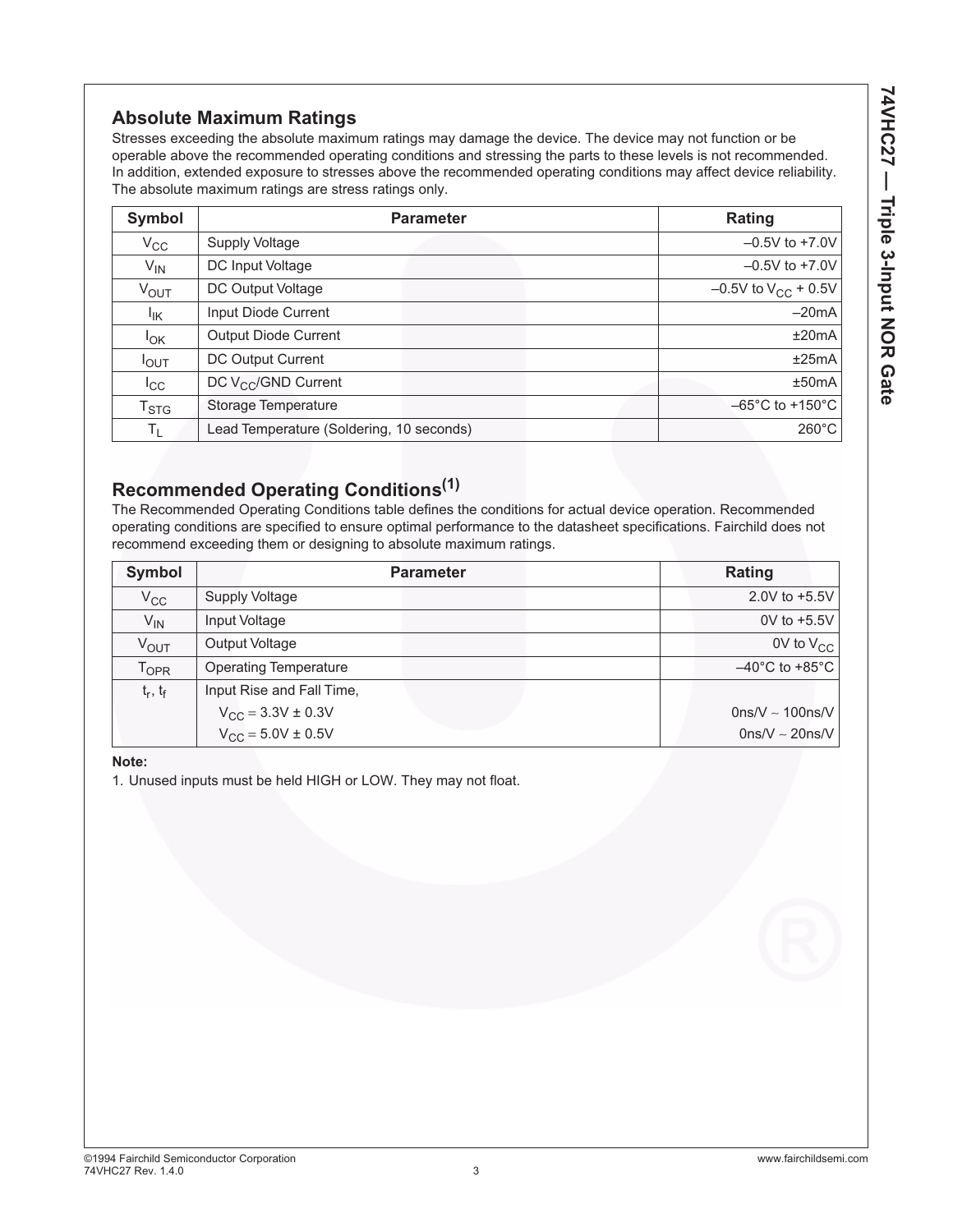|                   |                                |              |                          |                      | $T_A =$             |                |                     |                     |                                     |              |
|-------------------|--------------------------------|--------------|--------------------------|----------------------|---------------------|----------------|---------------------|---------------------|-------------------------------------|--------------|
|                   |                                |              |                          |                      |                     | $25^{\circ}$ C |                     |                     | $-40^{\circ}$ C to +85 $^{\circ}$ C |              |
| Symbol            | <b>Parameter</b>               | $V_{CC} (V)$ |                          | <b>Conditions</b>    | Min.                | Typ.           | Max.                | Min.                | Max.                                | <b>Units</b> |
| V <sub>IH</sub>   | <b>HIGH Level</b>              | 2.0          |                          |                      | 1.50                |                |                     | 1.50                |                                     | V            |
|                   | Input Voltage                  | $3.0 - 5.5$  |                          |                      | $0.7 \times V_{CC}$ |                |                     | $0.7 \times V_{CC}$ |                                     |              |
| $V_{IL}$          | <b>LOW Level</b>               | 2.0          |                          |                      |                     |                | 0.50                |                     | 0.50                                | $\vee$       |
|                   | Input Voltage                  | $3.0 - 5.5$  |                          |                      |                     |                | $0.3 \times V_{CC}$ |                     | $0.3 \times V_{CC}$                 |              |
| $V_{OH}$          | <b>HIGH Level</b>              | 2.0          | $V_{IN} = V_{IH}$        | $I_{OH} = -50 \mu A$ | 1.9                 | 2.0            |                     | 1.9                 |                                     | $\vee$       |
| Output<br>Voltage | 3.0                            | or $V_{II}$  |                          | 2.9                  | 3.0                 |                | 2.9                 |                     |                                     |              |
|                   | 4.5                            |              |                          | 4.4                  | 4.5                 |                | 4.4                 |                     |                                     |              |
|                   | 3.0                            |              | $I_{OH} = -4mA$          | 2.58                 |                     |                | 2.48                |                     |                                     |              |
|                   |                                | 4.5          |                          | $I_{OH} = -8mA$      | 3.94                |                |                     | 3.80                |                                     |              |
| $V_{OL}$          | <b>LOW Level</b><br>Output     | 2.0          | $V_{IN} = V_{IH}$        | $I_{OL} = 50 \mu A$  |                     | 0.0            | 0.1                 |                     | 0.1                                 | V            |
|                   |                                | 3.0          | or $V_{IL}$              |                      |                     | 0.0            | 0.1                 |                     | 0.1                                 |              |
| Voltage           | 4.5                            |              |                          |                      | 0.0                 | 0.1            |                     | 0.1                 |                                     |              |
|                   | 3.0                            |              | $I_{OL} = 4mA$           |                      |                     | 0.36           |                     | 0.44                |                                     |              |
|                   |                                | 4.5          |                          | $I_{OL} = 8mA$       |                     |                | 0.36                |                     | 0.44                                |              |
| $I_{IN}$          | Input Leakage<br>Current       | $0 - 5.5$    | $V_{IN} = 5.5V$ or GND   |                      |                     |                | ±0.1                |                     | ±1.0                                | μA           |
| $I_{\rm CC}$      | Quiescent<br>Supply<br>Current | 5.5          | $V_{IN} = V_{CC}$ or GND |                      |                     |                | 2.0                 |                     | 20.0                                | μA           |

# **Noise Characteristics**

|                          |                                              |              |                   |        | $T_A = 25^{\circ}C$ |              |
|--------------------------|----------------------------------------------|--------------|-------------------|--------|---------------------|--------------|
| Symbol                   | <b>Parameter</b>                             | $V_{CC} (V)$ | <b>Conditions</b> | Typ.   | <b>Limits</b>       | <b>Units</b> |
| $V_{\text{O}}P^{(2)}$    | Quiet Output Maximum<br>Dynamic $V_{\Omega}$ | 5.0          | $C_1 = 50pF$      | 0.3    | 0.8                 | V            |
| $V_{\text{OIV}}^{(2)}$   | Quiet Output Minimum<br>Dynamic $V_{\Omega}$ | 5.0          | $C_1 = 50pF$      | $-0.3$ | $-0.8$              |              |
| $V_{\text{IHD}}^{(2)}$   | Minimum HIGH Level<br>Dynamic Input Voltage  | 5.0          | $C_1 = 50pF$      |        | 3.5                 | $\vee$       |
| $V_{ILD}$ <sup>(2)</sup> | Maximum LOW Level<br>Dynamic Input Voltage   | 5.0          | $C_1 = 50pF$      |        | 1.5                 |              |

**Note:**

2. Parameter guaranteed by design.

74VHC27 - Triple 3-Input NOR Gate **74VHC27 — Triple 3-Input NOR Gate**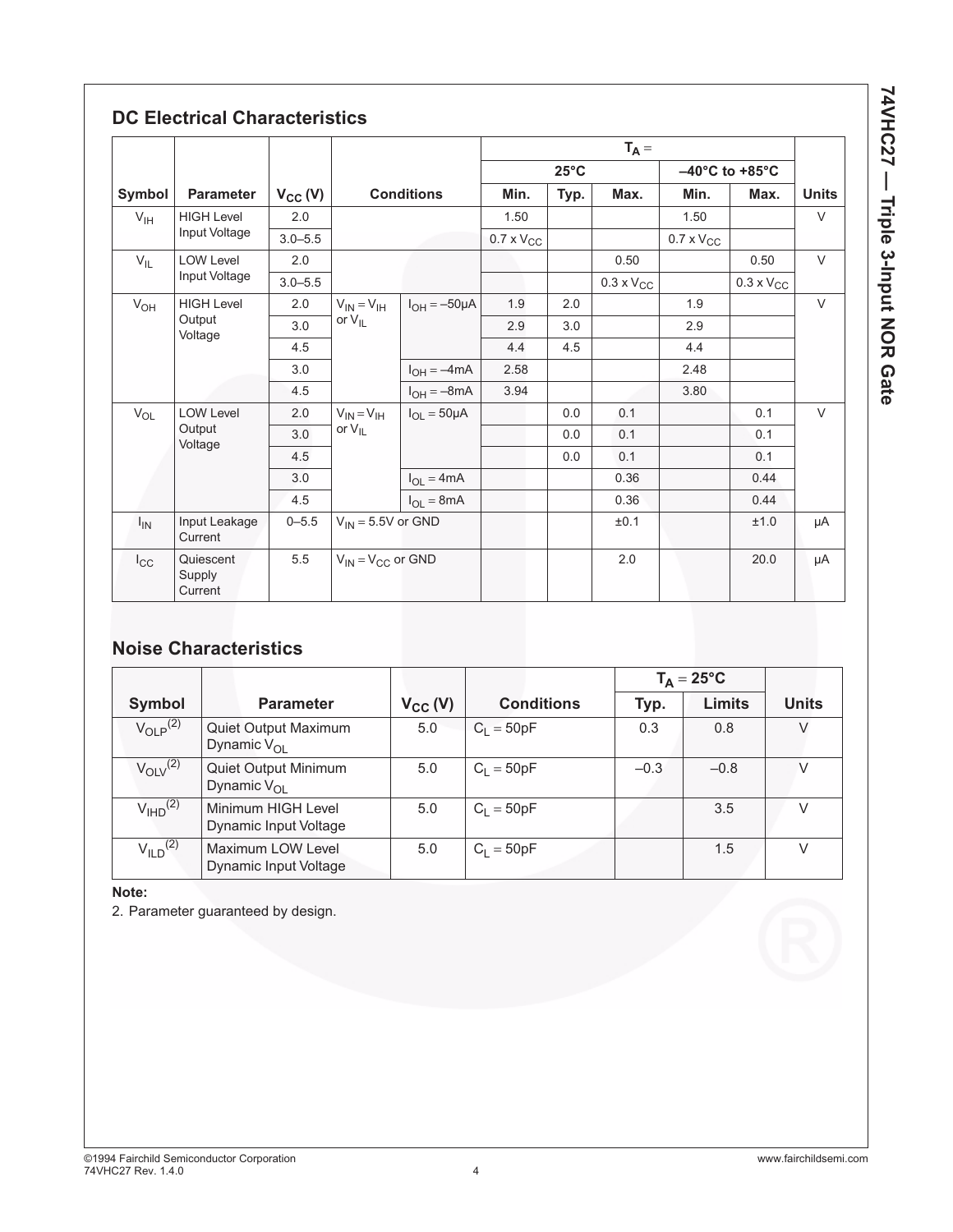# **AC Electrical Characteristics**

|                                     |                                  |               |                   | $T_A = 25^{\circ}C$ |      | $T_A = -40$ °C to +85°C |      |      |              |
|-------------------------------------|----------------------------------|---------------|-------------------|---------------------|------|-------------------------|------|------|--------------|
| Symbol                              | <b>Parameter</b>                 | $V_{CC} (V)$  | <b>Conditions</b> | Min.                | Typ. | Max.                    | Min. | Max. | <b>Units</b> |
| t <sub>PHL</sub> , t <sub>PLH</sub> | <b>Propagation Delay</b>         | $3.3 \pm 0.3$ | $C_1 = 15pF$      |                     | 6.2  | 8.8                     | 1.0  | 10.5 | ns           |
|                                     |                                  |               | $C_1 = 50pF$      |                     | 8.7  | 12.3                    | 1.0  | 14.0 |              |
|                                     |                                  | $5.0 \pm 0.5$ | $C_1 = 15pF$      |                     | 4.1  | 5.9                     | 1.0  | 7.0  | ns           |
|                                     |                                  |               | $C_1 = 50pF$      |                     | 5.6  | 7.9                     | 1.0  | 9.0  |              |
| $C_{IN}$                            | Input Capacitance                |               | $V_{CC}$ = Open   |                     | 4    | 10                      |      | 10   | pF           |
| $C_{PD}$                            | Power Dissipation<br>Capacitance |               | (3)               |                     | 20   |                         |      |      | pF           |

**Note:**

3.  $\mathsf{C}_{\mathsf{PD}}$  is defined as the value of the internal equivalent capacitance which is calculated from the operating current consumption without load. Average operating current can be obtained by the equation:  $I_{CC}$  (opr.) =  $C_{PD} \cdot V_{CC} \cdot f_{IN} + I_{CC} / 3$  (per gate).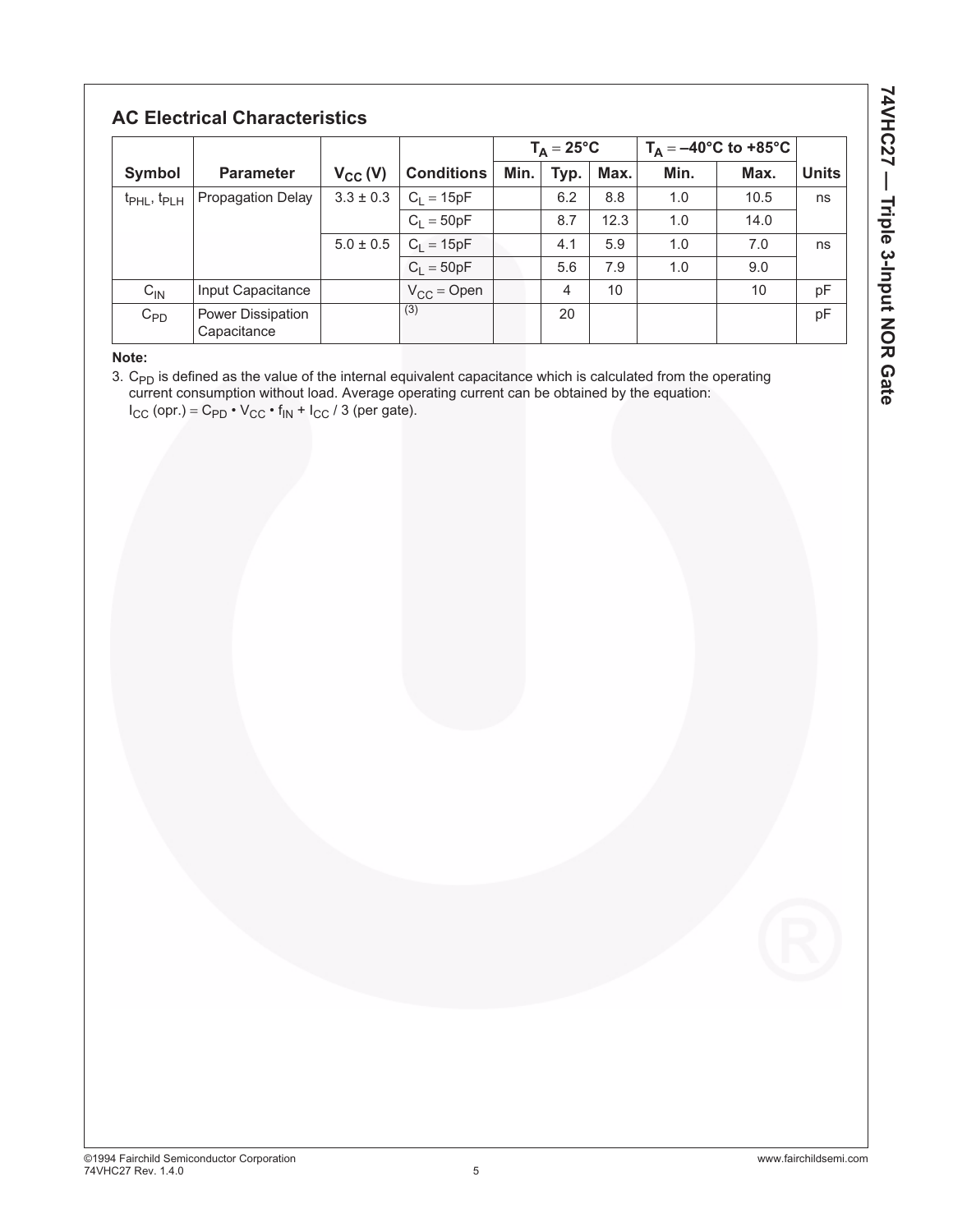



*Package drawings are provided as a service to customers considering Fairchild components. Drawings may change in any manner without notice. Please note the revision and/or date on the drawing and contact a Fairchild Semiconductor representative to verify or obtain the most recent revision. Package specifications do not expand the terms of Fairchild's worldwide terms and conditions, specifically the warranty therein, which covers Fairchild products.*

*Always visit Fairchild Semiconductor's online packaging area for the most recent package drawings:*

*<http://www.fairchildsemi.com/packaging/>*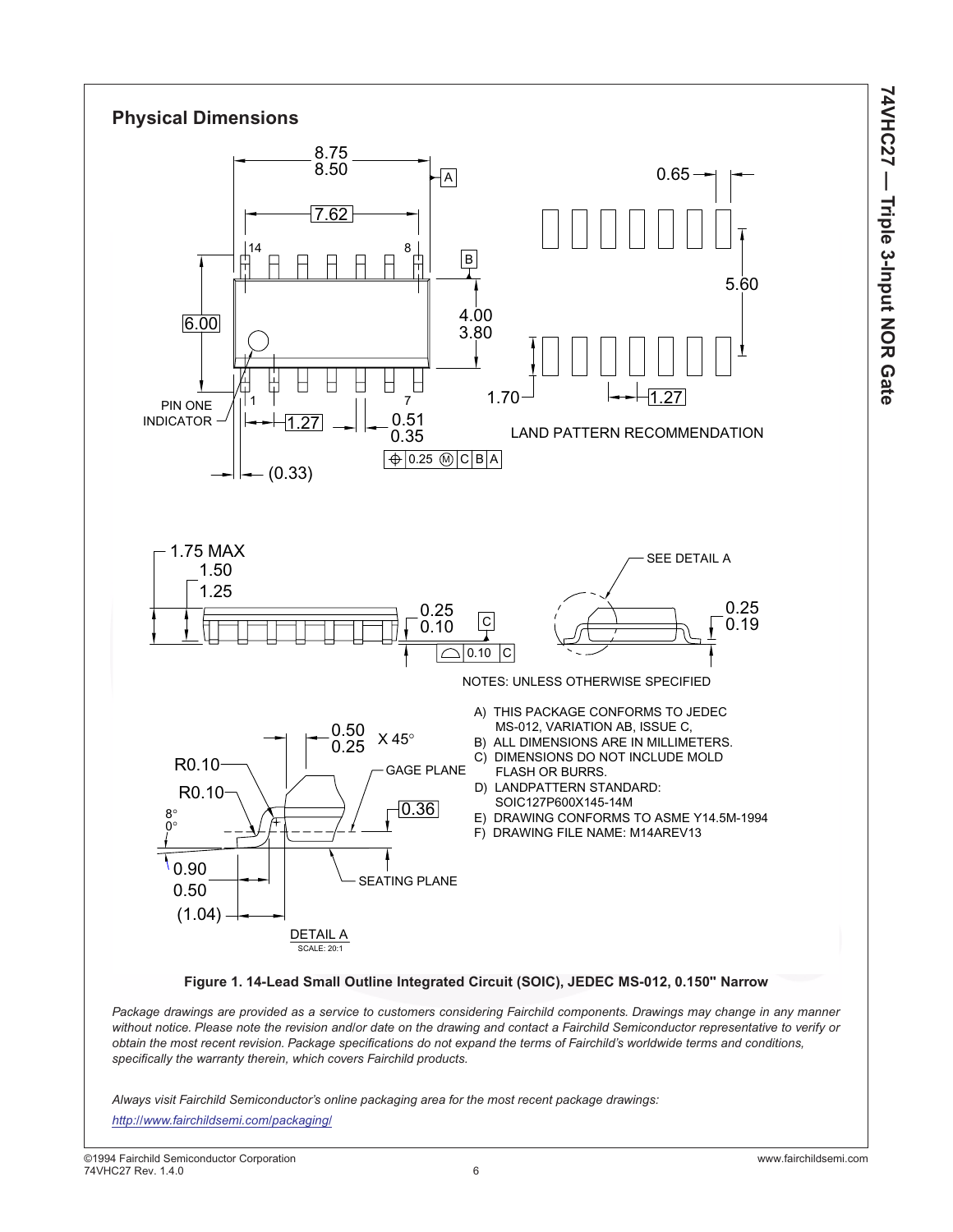



*Always visit Fairchild Semiconductor's online packaging area for the most recent package drawings:*

*<http://www.fairchildsemi.com/packaging/>*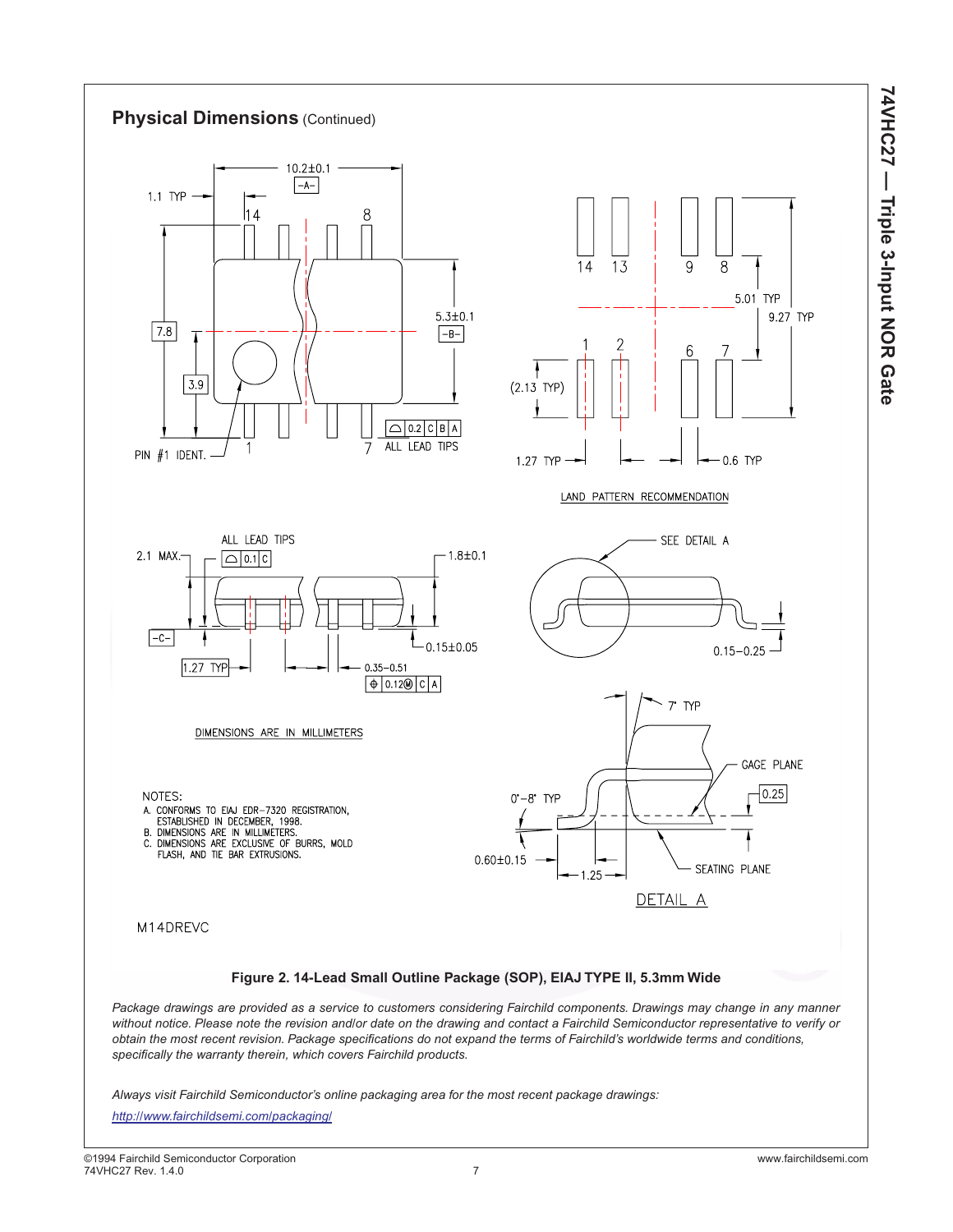